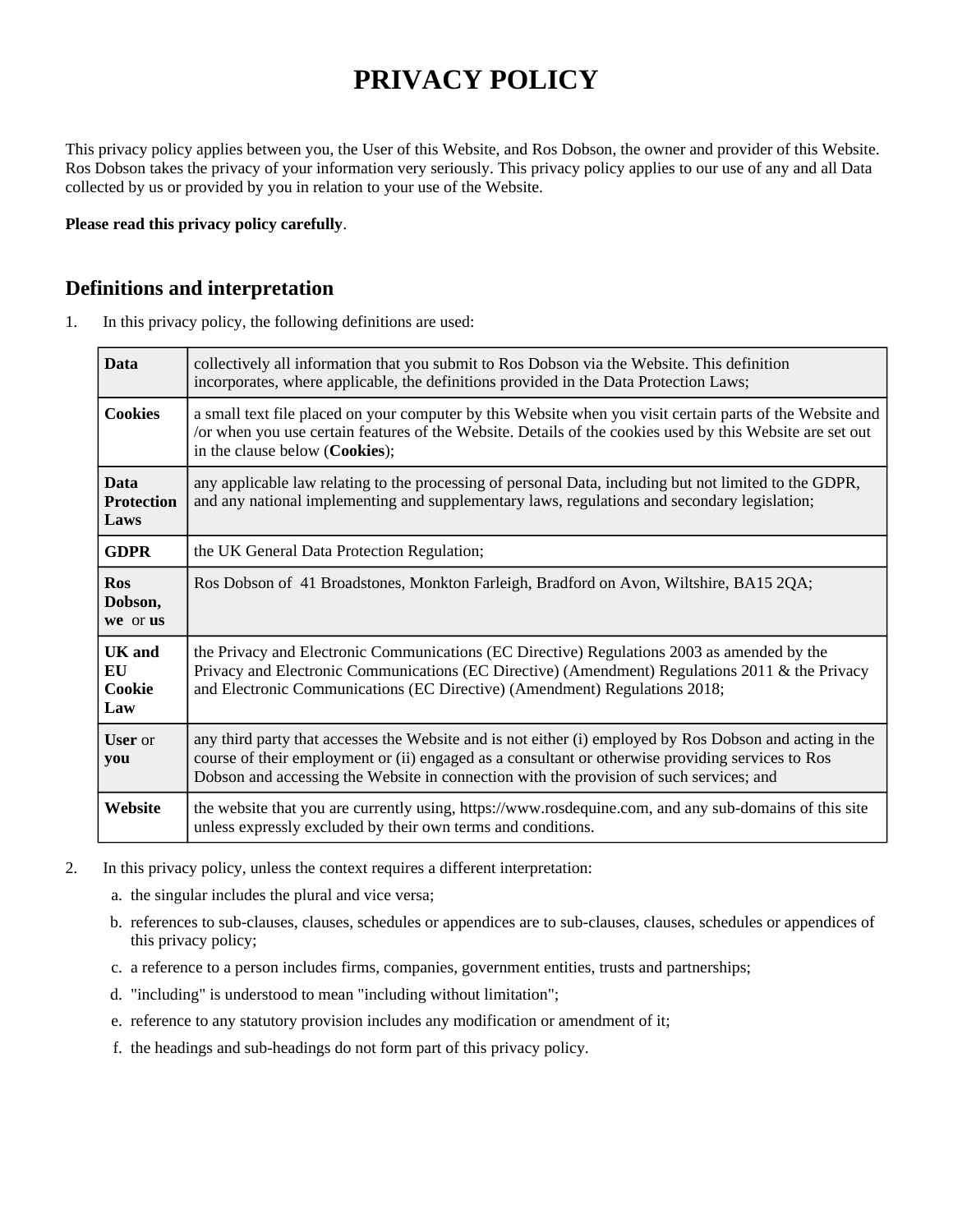## **Scope of this privacy policy**

- 3. This privacy policy applies only to the actions of Ros Dobson and Users with respect to this Website. It does not extend to any websites that can be accessed from this Website including, but not limited to, any links we may provide to social media websites.
- 4. For purposes of the applicable Data Protection Laws, Ros Dobson is the "data controller". This means that Ros Dobson determines the purposes for which, and the manner in which, your Data is processed.

## **Data collected**

- 5. We may collect the following Data, which includes personal Data, from you:
	- a. name;
	- b. date of birth;
	- c. contact Information such as email addresses and telephone numbers;

in each case, in accordance with this privacy policy.

## **How we collect Data**

- 6. We collect Data in the following ways:
	- a. data is given to us by you; and
	- b. data is collected automatically.

# **Data that is given to us by you**

- 7. Ros Dobson will collect your Data in a number of ways, for example:
	- a. when you contact us through the Website, by telephone, post, e-mail or through any other means;
	- b. when you make payments to us, through this Website or otherwise;
	- c. when you elect to receive marketing communications from us;
	- d. when you use our services;

in each case, in accordance with this privacy policy.

## **Data that is collected automatically**

- 8. To the extent that you access the Website, we will collect your Data automatically, for example:
	- a. we automatically collect some information about your visit to the Website. This information helps us to make improvements to Website content and navigation, and includes your IP address, the date, times and frequency with which you access the Website and the way you use and interact with its content.
	- b. we will collect your Data automatically via cookies, in line with the cookie settings on your browser. For more information about cookies, and how we use them on the Website, see the section below, headed "Cookies".

# **Our use of Data**

9. Any or all of the above Data may be required by us from time to time in order to provide you with the best possible service and experience when using our Website. Specifically, Data may be used by us for the following reasons: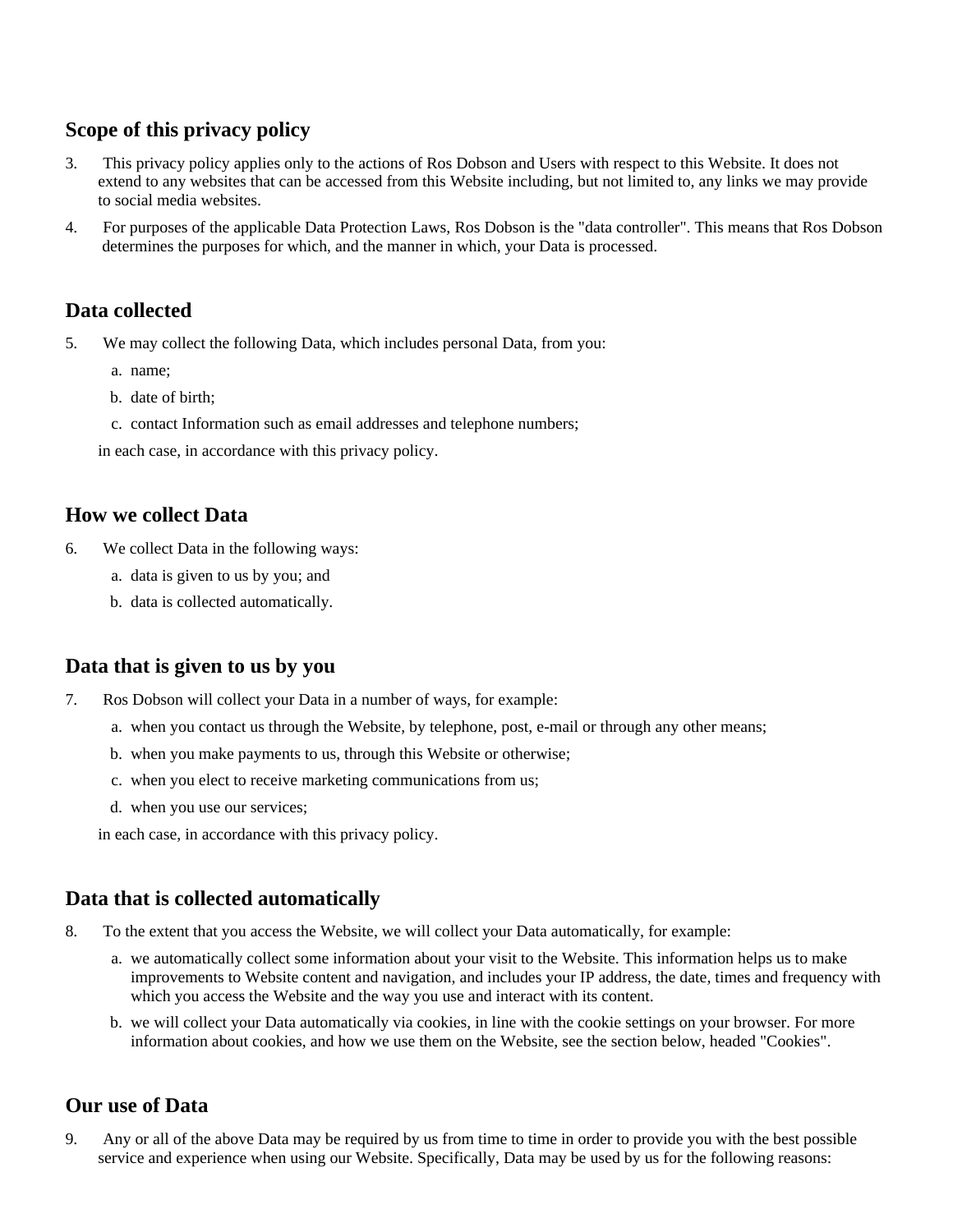a. transmission by email of marketing materials that may be of interest to you;

in each case, in accordance with this privacy policy.

- 10. We may use your Data for the above purposes if we deem it necessary to do so for our legitimate interests. If you are not satisfied with this, you have the right to object in certain circumstances (see the section headed "Your rights" below).
- 11. For the delivery of direct marketing to you via e-mail, we'll need your consent, whether via an opt-in or soft-opt-in:
	- a. soft opt-in consent is a specific type of consent which applies when you have previously engaged with us (for example, you contact us to ask us for more details about a particular product/service, and we are marketing similar products/services). Under "soft opt-in" consent, we will take your consent as given unless you opt-out.
	- b. for other types of e-marketing, we are required to obtain your explicit consent; that is, you need to take positive and affirmative action when consenting by, for example, checking a tick box that we'll provide.
	- c. if you are not satisfied with our approach to marketing, you have the right to withdraw consent at any time. To find out how to withdraw your consent, see the section headed "Your rights" below.

## **Who we share Data with**

- 12. We may share your Data with the following groups of people for the following reasons:
	- a. relevant authorities to facilitate care from emergency services in case of an incident;

in each case, in accordance with this privacy policy.

## **Keeping Data secure**

- 13. We will use technical and organisational measures to safeguard your Data, for example:
	- a. access to your account is controlled by a password and a user name that is unique to you.
	- b. we store your Data on secure servers.
- 14. Technical and organisational measures include measures to deal with any suspected data breach. If you suspect any misuse or loss or unauthorised access to your Data, please let us know immediately by contacting us via this e-mail address: rosdequine@gmail.com.
- 15. If you want detailed information from Get Safe Online on how to protect your information and your computers and devices against fraud, identity theft, viruses and many other online problems, please visit www.getsafeonline.org. Get Safe Online is supported by HM Government and leading businesses.

## **Data retention**

- 16. Unless a longer retention period is required or permitted by law, we will only hold your Data on our systems for the period necessary to fulfil the purposes outlined in this privacy policy or until you request that the Data be deleted.
- 17. Even if we delete your Data, it may persist on backup or archival media for legal, tax or regulatory purposes.

## **Your rights**

- 18. You have the following rights in relation to your Data:
	- a. **Right to access** the right to request (i) copies of the information we hold about you at any time, or (ii) that we modify, update or delete such information. If we provide you with access to the information we hold about you, we will not charge you for this, unless your request is "manifestly unfounded or excessive." Where we are legally permitted to do so, we may refuse your request. If we refuse your request, we will tell you the reasons why.
	- b. **Right to correct** the right to have your Data rectified if it is inaccurate or incomplete.
	- c. **Right to erase** the right to request that we delete or remove your Data from our systems.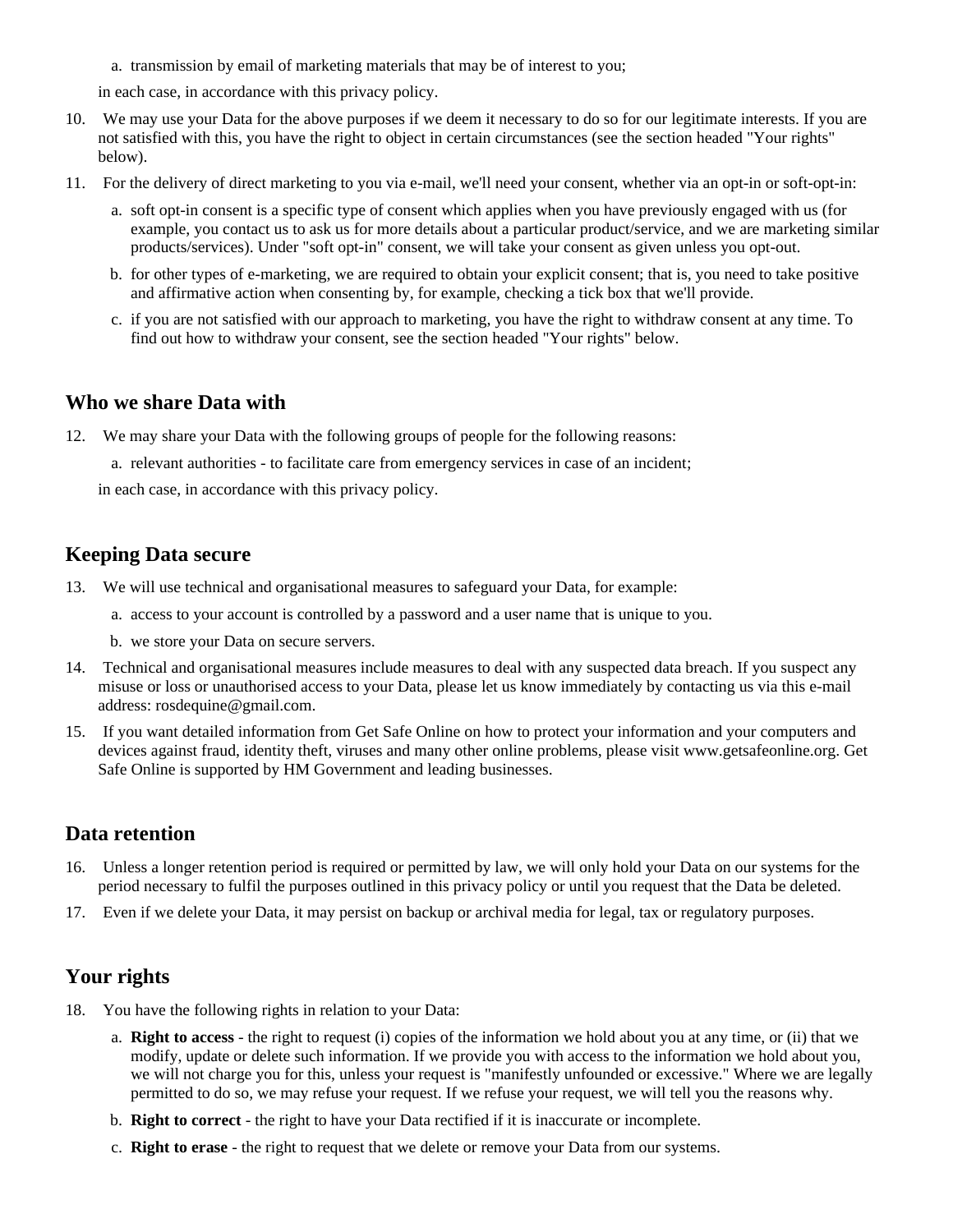- d. **Right to restrict our use of your Data** the right to "block" us from using your Data or limit the way in which we can use it.
- e. **Right to data portability** the right to request that we move, copy or transfer your Data.
- f. **Right to object** the right to object to our use of your Data including where we use it for our legitimate interests.
- 19. To make enquiries, exercise any of your rights set out above, or withdraw your consent to the processing of your Data (where consent is our legal basis for processing your Data), please contact us via this e-mail address: rosdequine@gmail.com.
- 20. If you are not satisfied with the way a complaint you make in relation to your Data is handled by us, you may be able to refer your complaint to the relevant data protection authority. For the UK, this is the Information Commissioner's Office (ICO). The ICO's contact details can be found on their website at https://ico.org.uk/.
- 21. It is important that the Data we hold about you is accurate and current. Please keep us informed if your Data changes during the period for which we hold it.

## **Links to other websites**

22. This Website may, from time to time, provide links to other websites. We have no control over such websites and are not responsible for the content of these websites. This privacy policy does not extend to your use of such websites. You are advised to read the privacy policy or statement of other websites prior to using them.

## **Changes of business ownership and control**

- 23. Ros Dobson may, from time to time, expand or reduce our business and this may involve the sale and/or the transfer of control of all or part of Ros Dobson. Data provided by Users will, where it is relevant to any part of our business so transferred, be transferred along with that part and the new owner or newly controlling party will, under the terms of this privacy policy, be permitted to use the Data for the purposes for which it was originally supplied to us.
- 24. We may also disclose Data to a prospective purchaser of our business or any part of it.
- 25. In the above instances, we will take steps with the aim of ensuring your privacy is protected.

## **Cookies**

- 26. This Website may place and access certain Cookies on your computer. Ros Dobson uses Cookies to improve your experience of using the Website and to improve our range of services. Ros Dobson has carefully chosen these Cookies and has taken steps to ensure that your privacy is protected and respected at all times.
- 27. All Cookies used by this Website are used in accordance with current UK and EU Cookie Law.
- 28. Before the Website places Cookies on your computer, you will be presented with a message bar requesting your consent to set those Cookies. By giving your consent to the placing of Cookies, you are enabling Ros Dobson to provide a better experience and service to you. You may, if you wish, deny consent to the placing of Cookies; however certain features of the Website may not function fully or as intended.
- 29. This Website may place the following Cookies:

| <b>Type of Cookie</b>          | <b>Purpose</b>                                                                                                                                                                                                                    |
|--------------------------------|-----------------------------------------------------------------------------------------------------------------------------------------------------------------------------------------------------------------------------------|
| Strictly necessary cookies     | These are cookies that are required for the operation of<br>our website. They include, for example, cookies that<br>enable you to log into secure areas of our website, use a<br>shopping cart or make use of e-billing services. |
| Analytical/performance cookies | They allow us to recognise and count the number of<br>visitors and to see how visitors move around our website                                                                                                                    |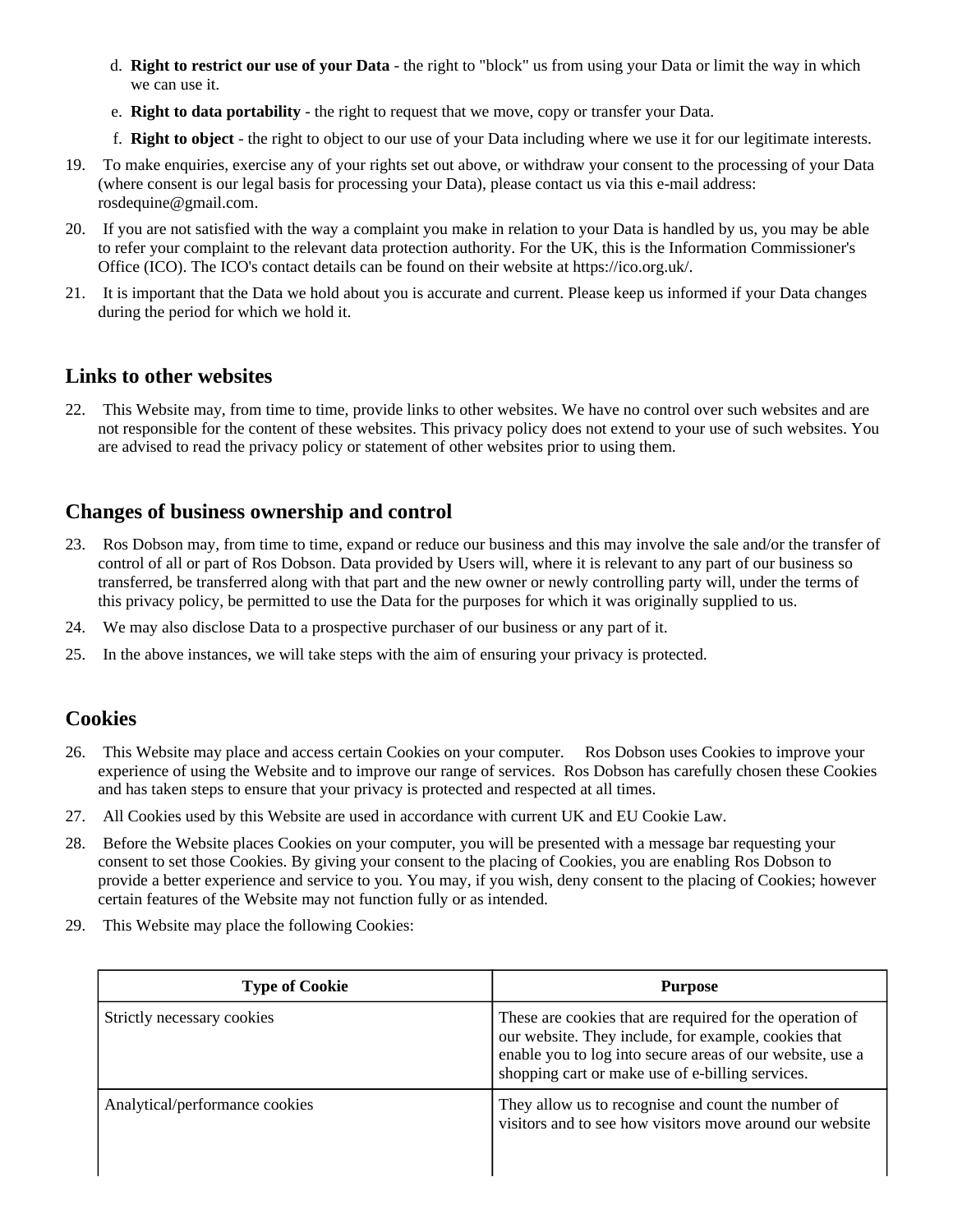|                              | when they are using it. This helps us to improve the way<br>our website works, for example, by ensuring that users<br>are finding what they are looking for easily.                                                                                                                                            |
|------------------------------|----------------------------------------------------------------------------------------------------------------------------------------------------------------------------------------------------------------------------------------------------------------------------------------------------------------|
| <b>Functionality cookies</b> | These are used to recognise you when you return to our<br>website. This enables us to personalise our content for<br>you, greet you by name and remember your preferences<br>(for example, your choice of language or region). By<br>using the Website, you agree to our placement of<br>functionality cookie. |

- 30. You can find a list of Cookies that we use in the Cookies Schedule.
- 31. You can choose to enable or disable Cookies in your internet browser. By default, most internet browsers accept Cookies but this can be changed. For further details, please see the help menu in your internet browser. You can switch off Cookies at any time, however, you may lose any information that enables you to access the Website more quickly and efficiently.
- 32. You can choose to delete Cookies at any time; however, you may lose any information that enables you to access the Website more quickly and efficiently including, but not limited to, personalisation settings.
- 33. It is recommended that you ensure that your internet browser is up-to-date and that you consult the help and guidance provided by the developer of your internet browser if you are unsure about adjusting your privacy settings.
- 34. For more information generally on cookies, including how to disable them, please refer to aboutcookies.org. You will also find details on how to delete cookies from your computer.

## **General**

- 35. You may not transfer any of your rights under this privacy policy to any other person. We may transfer our rights under this privacy policy where we reasonably believe your rights will not be affected.
- 36. If any court or competent authority finds that any provision of this privacy policy (or part of any provision) is invalid, illegal or unenforceable, that provision or part-provision will, to the extent required, be deemed to be deleted, and the validity and enforceability of the other provisions of this privacy policy will not be affected.
- 37. Unless otherwise agreed, no delay, act or omission by a party in exercising any right or remedy will be deemed a waiver of that, or any other, right or remedy.
- 38. This Agreement will be governed by and interpreted according to the law of England and Wales. All disputes arising under the Agreement will be subject to the exclusive jurisdiction of the English and Welsh courts.

## **Changes to this privacy policy**

39. Ros Dobson reserves the right to change this privacy policy as we may deem necessary from time to time or as may be required by law. Any changes will be immediately posted on the Website and you are deemed to have accepted the terms of the privacy policy on your first use of the Website following the alterations.

You may contact Ros Dobson by email at rosdequine@gmail.com.

## **Attribution**

40. This privacy policy was created using a document from [Rocket Lawyer](https://www.rocketlawyer.com/gb/en/) (https://www.rocketlawyer.com/gb/en).

This privacy policy was created on **13 May 2022**.